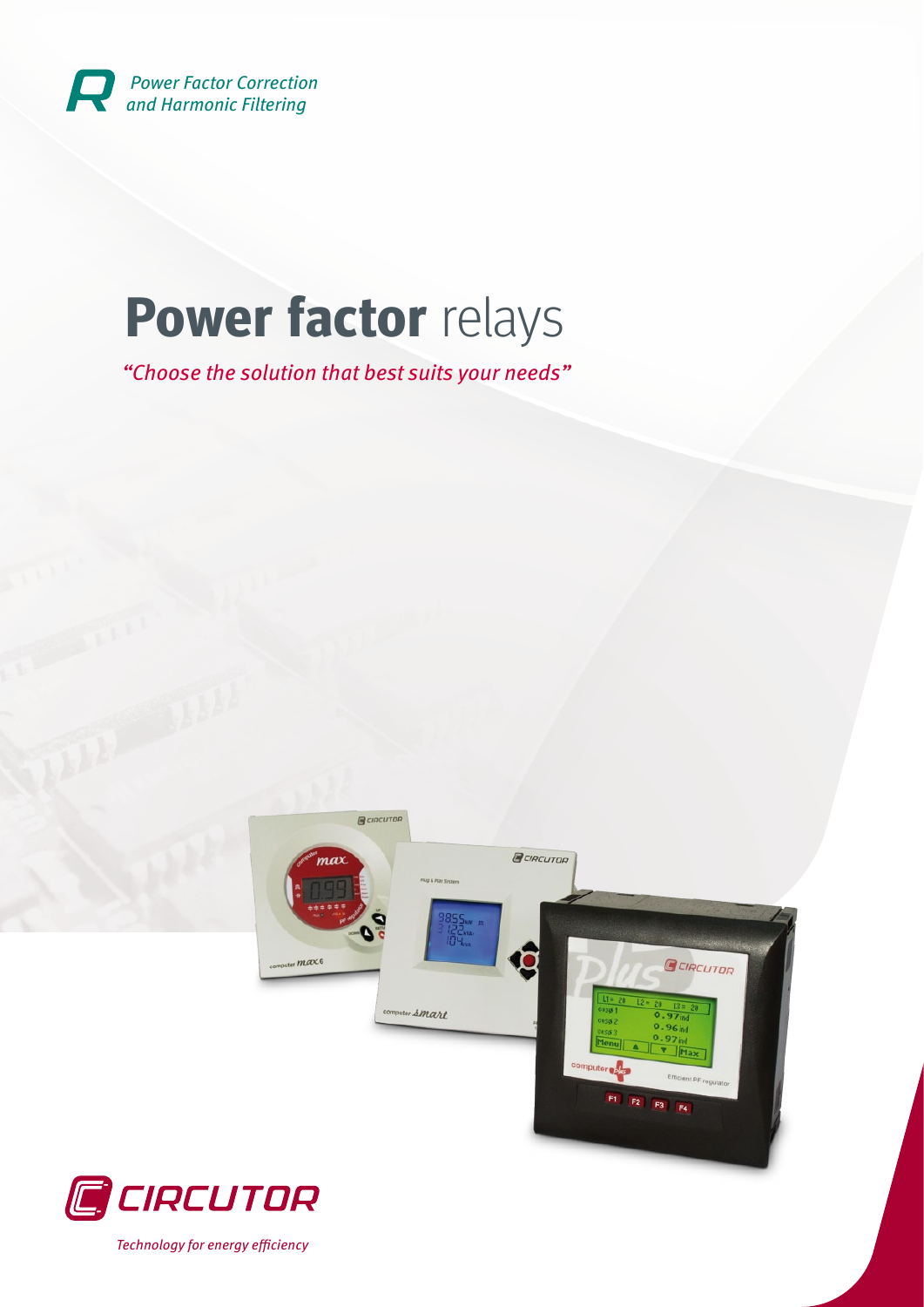## **Power factor relay**

#### computer *MAX*

Power factor correction and measurement of the main electrical parameters.

#### computer *amart*

Offers in a single device, power factor correction functions, network analyzer and leakage control.

#### **computer**

Power factor correction measuring in all three phases, functions of a powerful network analyzer and leakage control.



**REIRCUTE** 



**computer** *max* computer *bmart* computer *plus* 

| <b>Dimensions</b>                                           | 144 x 144 mm              | 144 x 144 mm              | 144 x 144 mm              |
|-------------------------------------------------------------|---------------------------|---------------------------|---------------------------|
| <b>Protection degree</b>                                    | IP 52 frontal, IP 21 rear | IP 52 frontal, IP 21 rear | IP 52 frontal, IP 21 rear |
| <b>Maximum operating temperature</b>                        | 55 °C                     | 55 °C                     | 55 °C                     |
| <b>Maximum switching current</b>                            | 3A                        | 3A                        | 3A                        |
| <b>Maximum switching voltage</b>                            | 250 V                     | 250 V                     | 250 V                     |
| <b>Power Class</b>                                          | 0,5                       | 0,5                       | 0,5                       |
| <b>Current Class</b>                                        | 0,5                       | 0.5                       | 0.5                       |
| <b>Voltage Class</b>                                        | 0.5                       | 0.5                       | 0.5                       |
| <b>Current measurement range</b>                            | 5 A                       | 5 A                       | 15A                       |
| Voltage measurement range                                   | 230480 V                  | 110480 V                  | 110480 V                  |
| <b>Frequency</b>                                            | 4565 Hz                   | 4565 Hz                   | 4565 Hz                   |
| <b>Consumption</b>                                          | 6 VA                      | <b>10 VA</b>              | 6 VA                      |
| Power supply voltage                                        | 230480 V                  | 110480 V                  | 110480 V                  |
| Leakage current<br>(CDI series, with external transformers) |                           |                           | n                         |
| <b>RS-485 communications</b>                                | $\sim$                    | Ω                         | $\Omega$                  |
| Earth leakage protection (with external<br>transformer)     |                           | n                         | n                         |
| <b>TEST function</b>                                        | $\sim$                    | $\Omega$                  | $\Omega$                  |
| <b>Alarms</b>                                               | 6                         | 12                        | 14                        |
| Power analyzer                                              | $\sim$                    | n                         | $\Box$                    |
| <b>Plug and Play system</b>                                 | ÷                         | O                         | n                         |
| <b>Phase selection function</b>                             | $\bullet$                 | n                         | $\Box$                    |
| <b>Type of measurement</b>                                  | Single phase              | Single phase              | Three phase               |
| <b>Outputs</b>                                              | 6 or 12                   | 6 or 12                   | 8 or 14                   |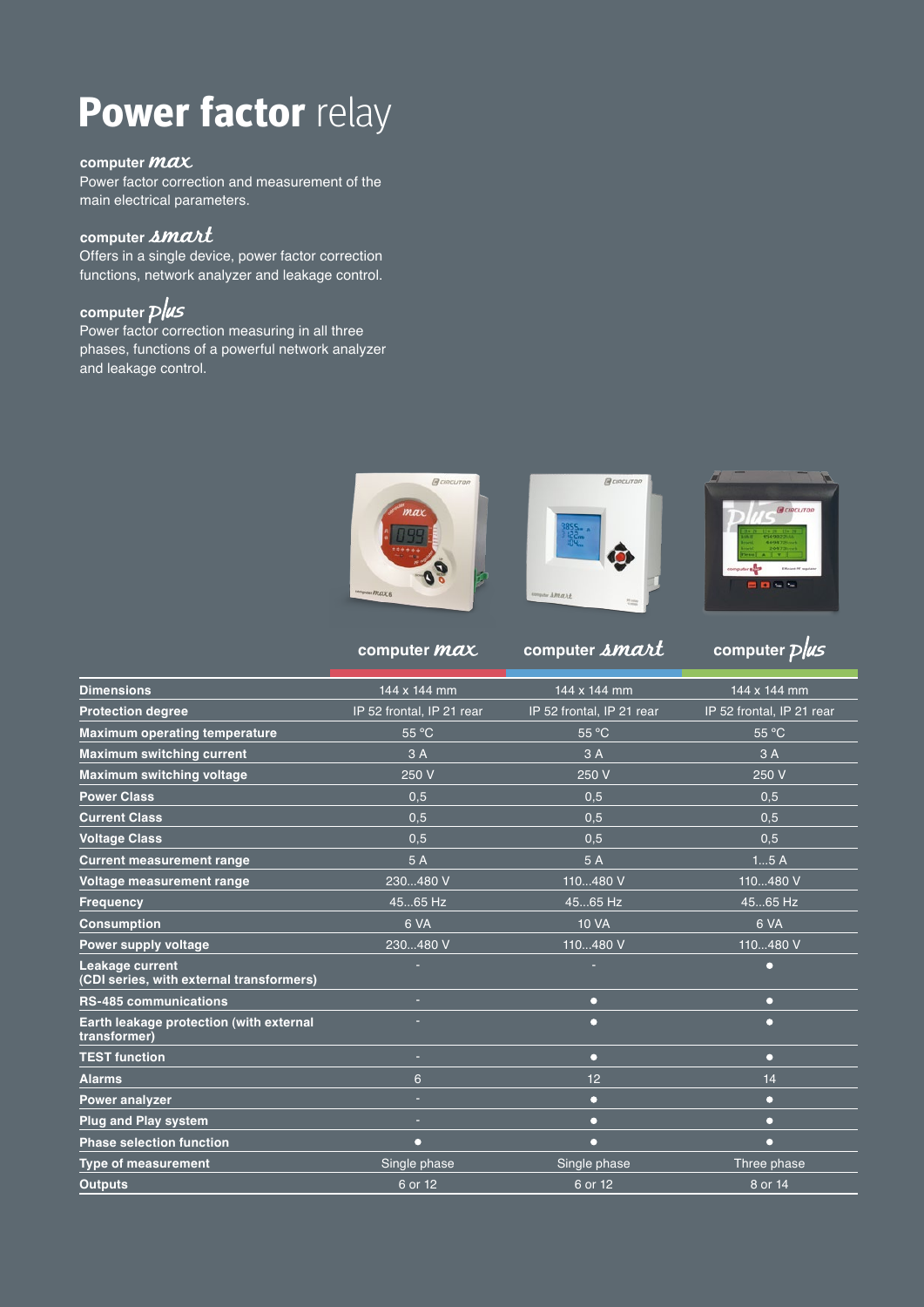#### computer



### Top features, accuracy and technology at the best price

#### **User-friendly and fully intuitive installation**

**computer max** provides the "phase selection" function, that allows the user choosing the power line phase where the measuring current transformer (C.T.) has been placed in. This option eliminates the difficulty in placing the C.T. in a specific phase of the power line.

**phase selection** function



#### **Test abilities**

**computer max** allows viewing in display the variation of cos φ, line current and THD(I), when manually connecting or disconnecting capacitor steps.

- Cos φ Correction Test
- Harmonic Resonance Test

#### **High accuracy regulation**

**computer max** incorporates the FCP system (Fast Computerized Program), characteristic from **CIRCUTOR**, making a regulator with unique capabilities.

- Reduction of switching operations, so increasing the capacitor bank life span
- Increase of response speed, leading to higher enegy savings
- Accurate measuring method, avoiding unnecessary connections/disconnections of capacitors
- 4-quadrant compensation, assuring counteraction of reactive energy both in consuming and generating processes



#### **Measurement of basic electrical parameters**

**computer max** shows by display: cos φ, voltage, current, THD(*I*) and, besides, records in memory maximum values for voltage and current.

computer *Max* 6



GCIRCUTOR

rax

Voltage measurement



Current measurement THD(*I*) measurement



Current maximum value Voltage maximum value

#### **Built-in alarms**

**computer max** automatically assigns the alarm conditions to the last output relay (relay 6 or 12), provided that this is not used for switching a capacitor step.

Indication by display or through relay output of following alarm conditions:

- Compensation failure
- Over-compensation
- Over-voltage
- Over-current
- C.T. not connected or open
- Line current below measurable

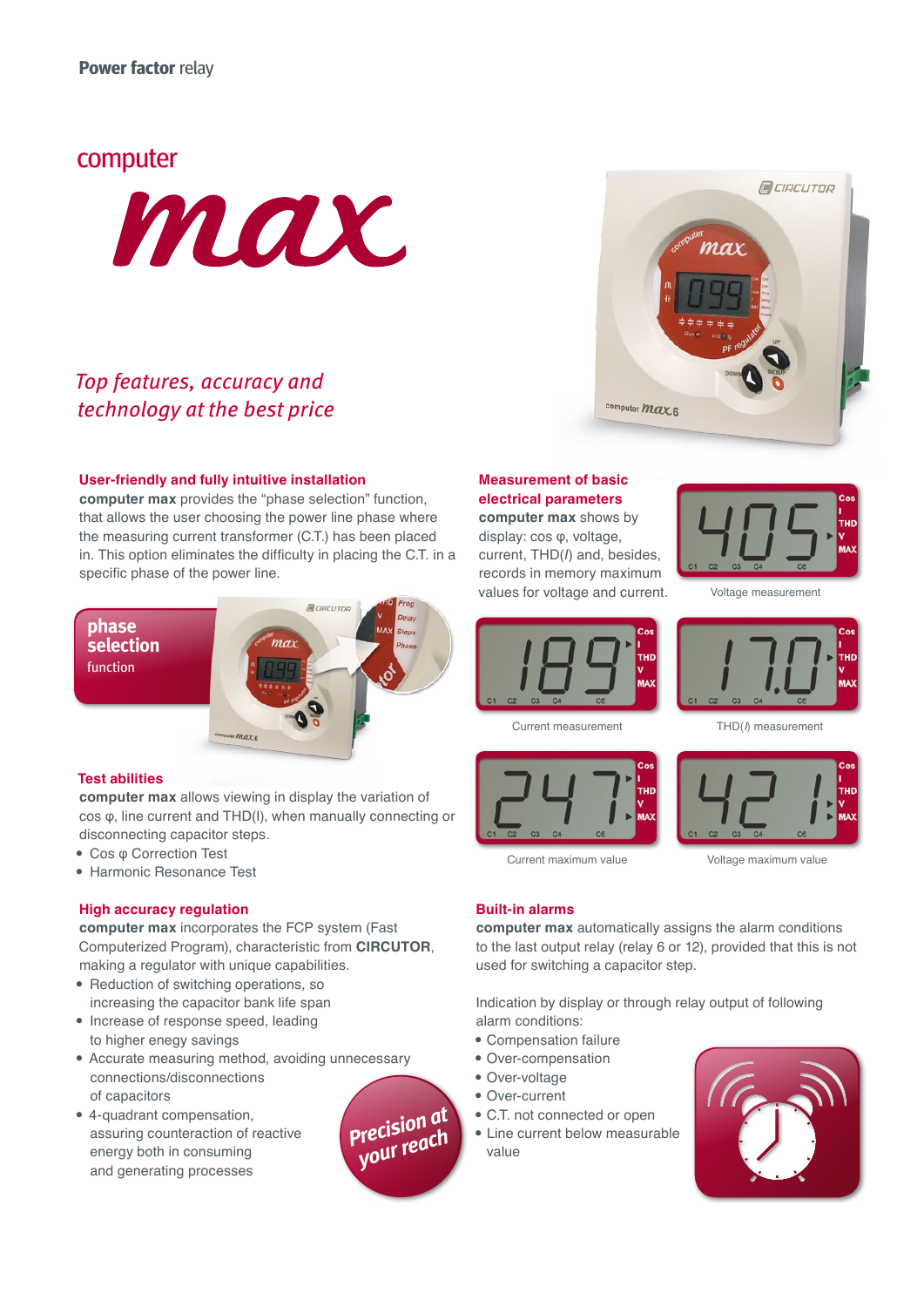

### PF correction, measuring and protection at your reach

#### **Built-in power analyzer**

**computer smart** has a built in power analyzer allowing the measurement of main electrical parameters (voltage, current, harmonics, active and reactive power, apparent power, etc.). The device gives a detailed information on both, voltage and current harmonic components. **computer smart** measures also ambient temperature and keeps a record of maximum and minimum values of all measured parameters. All these values can be read on the device display or can be sent and displayed in a master PC, equipped with **PowerStudio Scada** software. The data link between the **computer smart** and the PC is performed by means of an RS-485 communications channel.

#### **Plug&Play function**

**computer smart** is a friendly programmable device. The setup, adapting the PF regulator to the installation site, is fully automatic by simply selecting the plug&play menu option and pushing a key.

#### **POWER FACTOR RELAY**

#### **Serial communications**

The **computer smart** regulators are equipped with RS-485 communication with MODBUS protocol. This allows the integration of the PF regulator in a data network driven by a computer (PC) equipped with **Power Studio SCADA**. Enables data recording, remote control, supervision and preventive maintenance of the PF correction equipment itself and of the whole LV network.

#### **AUTO-ON-OFF function**

This function allows to define the operating mode of each individual capacitor step:

- Automatic mode (auto)
- Fixed mode (on): capacitor is always ON
- Disconnected mode (off). capacitor is always OFF

#### **Open programming**

**smart** allow to combine capacitor steps of different powers (kvar). Over 150 different programming combinations can be selected in the setup menu.

**Built-in leakage control**

earth leakage current through a **WGC** transformer. The regulator is able to measure the individual leakage of each capacitor. This allows to disable a damaged capacitor if an excess of leakage current is detected without interrupting the supply service.

The **smart** regulators have a built in circuit to measure the

#### **Safety and maintenance**

- **computer smart** perform a capacitor test every time that a capacitor step is switched ON. The real power and the leakage current of each step can be displayed.\*
- Up to 14 different alarm conditions can be programmed. This are related with maximum or minimum values of different electrical or thermal parameters measured or calculated by the regulator. The alarms can be associated with a built-in relay tripping.
- Internal counter register which counts the number of operations of each individual capacitor step.

\*An external CT, type **WGC**, must be provided in order to measure the earth leakage current.



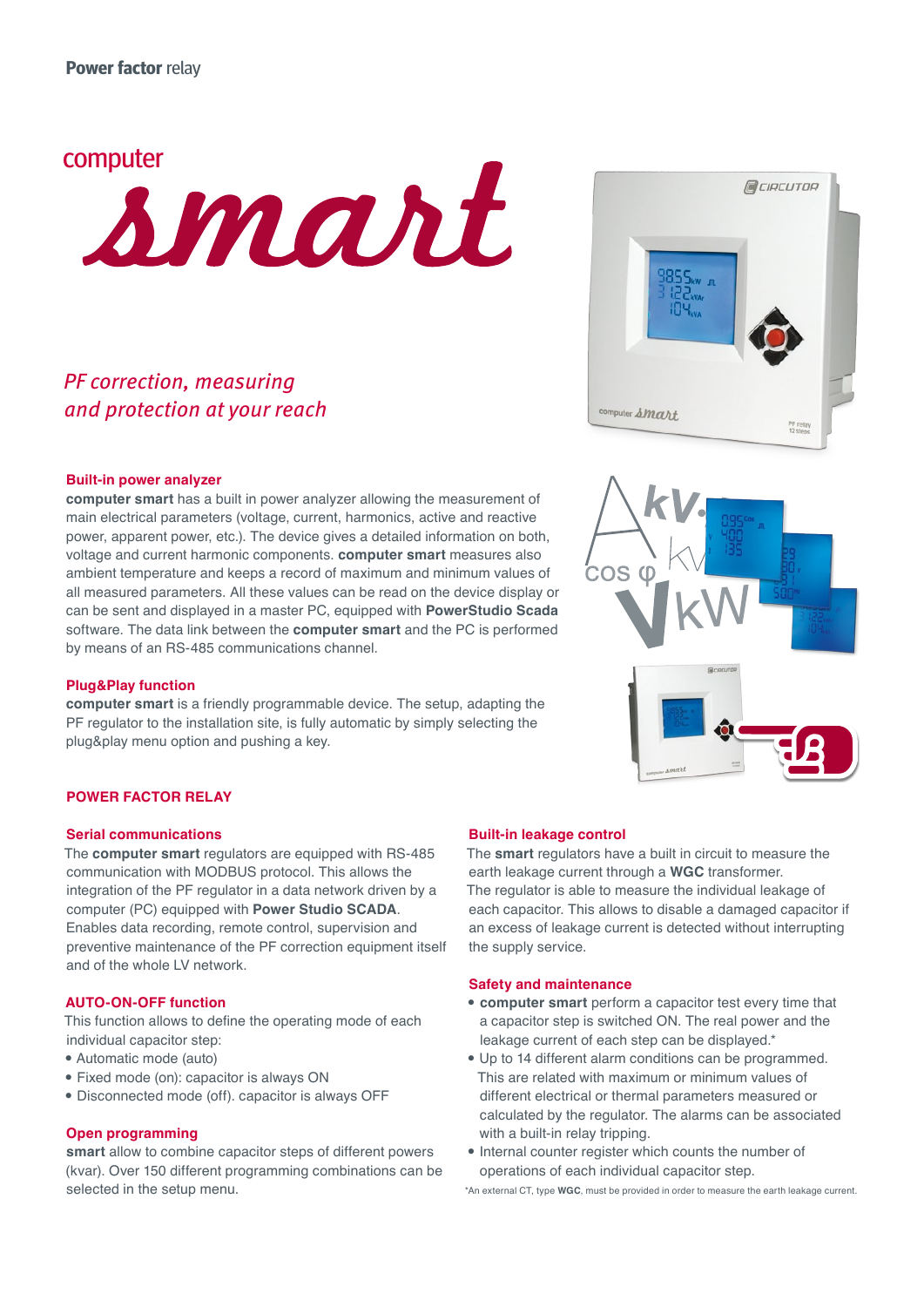

Innovation in power factor correction



#### **Intelligent regulators**

**computer plus** regulators are a new concept in Power Factor Correction:

- They measure on the three phases and accurately compensate the total reactive energy
- They compensate ractive energy using individual phase control in real time and in addition to correcting the total reactive to zero; they also achieve a balance of active power
- between phases
- Plug and Play, start up at the touch of a key.



#### **FULL CONTROL AND MAXIMUM INNOVATION**

#### **Easy**

**computer plus** regulators are equipped with intelligent controllers designed to make adjustment and navigation through the different menus and display of all the registered parameters easy. They begin working just pushing a key.

#### **Measurement**

**computer plus** regulators include a three-phase network analyzer, enabling instantaneous display of all the network electrical parameters (voltage, current, active power, reactive power, energies, harmonics, etc.). The three-phase network analyzer shows the instantaneous values, of electrical parameters and the recording of maximum values.

| $L1 = 20$ | $12 = 20$   | $13 = 20$ |
|-----------|-------------|-----------|
| PF1       | 0.95        |           |
| PF2       | $0.96$ PF H | 0.97      |
| PER       | 0.97        |           |
| Menu 4    | U.          |           |

| $11 = 20$ | $12 = 20$ $13 = 20$ |                    |
|-----------|---------------------|--------------------|
| кы ш      | 179.37kW            |                    |
| kvar III  |                     | 47.39kvar          |
| kVA III   |                     | 185.56kW           |
| Menull    |                     | $   \nabla   $ Max |



#### **Communications**

**computer plus** regulators are fitted with RS-485 comms. to display a large amount of information available.

- Enables the remote control, supervision and preventive maintenance both of the capacitor bank and the network
- RS-485 communications (Modbus protocol)
- SCADA software allows the display on a PC of cos  $φ$ . leakage levels, general status of the capacitor bank and electric parameters of the network.

#### **Leakage control**

**computer plus** measures the leakage current in real time and step by step, and disconnects only the damaged capacitor.

| 6.6<br><br>3.3<br>. . |
|-----------------------|
|                       |
| Ĥ                     |

| $11 = 20$       | $12 = 20$ $13 = 20$ |
|-----------------|---------------------|
| T11             | 267.50H             |
| IL <sub>2</sub> | 267.808             |
| Il3             | 267.258             |
| enu             | $\bullet$<br>Max    |